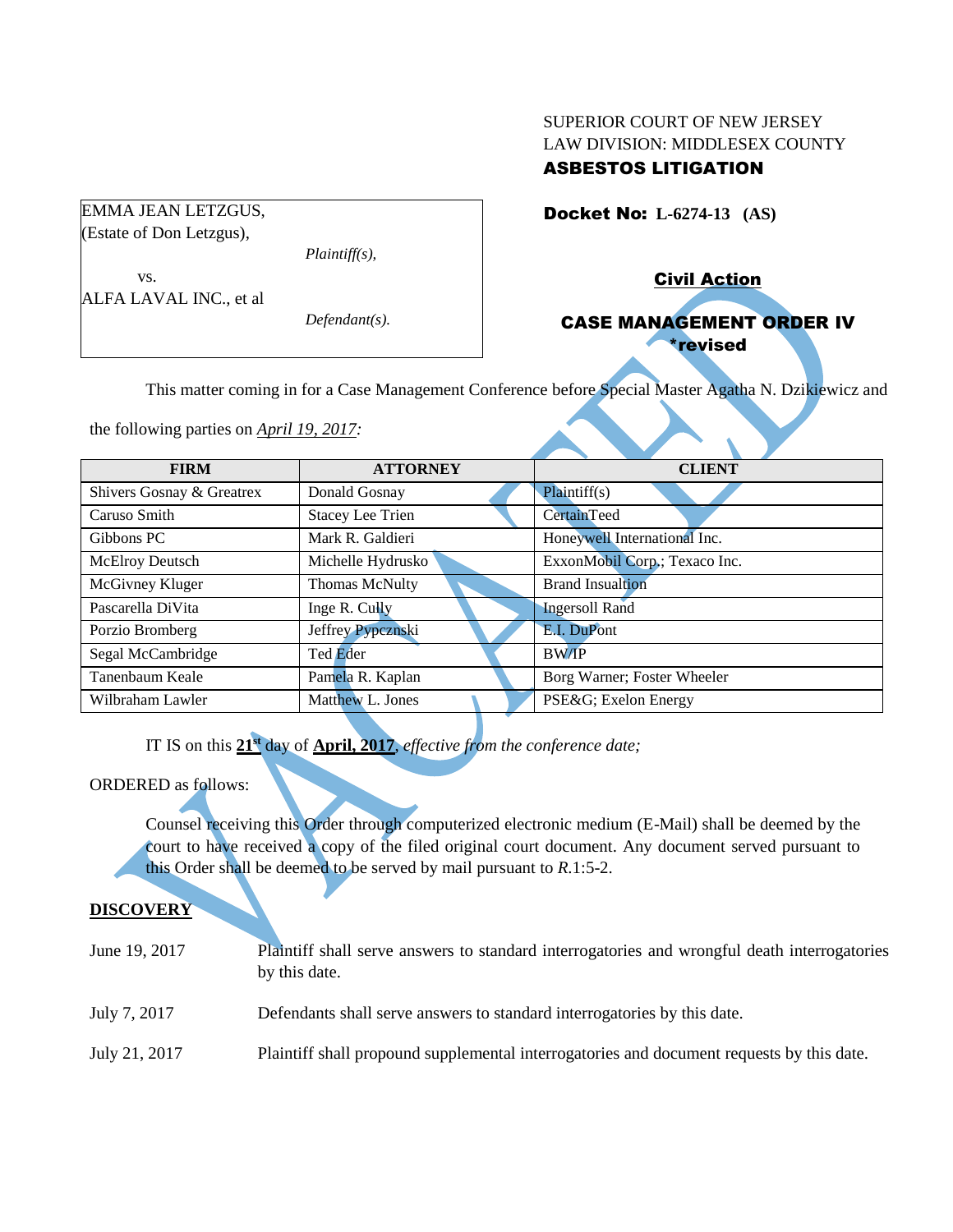| August 25, 2017   | Defendants shall serve answers to supplemental interrogatories and document requests by<br>this date.                                                                                                       |
|-------------------|-------------------------------------------------------------------------------------------------------------------------------------------------------------------------------------------------------------|
| July 21, 2017     | Defendants shall propound supplemental interrogatories and document requests by this<br>date.                                                                                                               |
| August 25, 2017   | Plaintiff shall serve answers to supplemental interrogatories and document requests by this<br>date.                                                                                                        |
| October 31, 2017  | Fact discovery, including depositions, shall be completed by this date. Plaintiff's counsel<br>shall contact the Special Master within one week of this deadline if all fact discovery is not<br>completed. |
| December 29, 2017 | Depositions of corporate representatives shall be completed by this date.                                                                                                                                   |

## **EARLY SETTLEMENT**

December 29, 2017 Settlement demands shall be served on all counsel and the Special Master by this date.

## **SUMMARY JUDGMENT MOTION PRACTICE**

- January 19, 2018 Plaintiff's counsel shall advise, in writing, of intent not to oppose motions by this date.
- February 2, 2018 Summary judgment motions shall be filed no later than this date.
- March 2, 2018 Last return date for summary judgment motions.

#### **MEDICAL DEFENSE**

- July 21, 2017 Defendants shall forward medical authorizations to plaintiff's counsel by this date.
- August 18, 2017 Plaintiff shall serve executed medical authorizations by this date.
- October 31, 2017 Plaintiff shall serve medical expert reports by this date.
- October 31, 2017 **Upon request by defense counsel**, plaintiff is to arrange for the transfer of pathology specimens and x-rays, if any, by this date.

May 18, 2018 Defendants shall identify its medical experts and serve medical reports, if any, by this date. **In addition, defendants shall notify plaintiff's counsel (as well as all counsel of record) of a joinder in an expert medical defense by this date.**

#### **LIABILITY EXPERT REPORTS**

April 6, 2018 Plaintiff shall identify its liability experts and serve liability expert reports or a certified expert statement by this date or waive any opportunity to rely on liability expert testimony.

 $\_$  ,  $\_$  ,  $\_$  ,  $\_$  ,  $\_$  ,  $\_$  ,  $\_$  ,  $\_$  ,  $\_$  ,  $\_$  ,  $\_$  ,  $\_$  ,  $\_$  ,  $\_$  ,  $\_$  ,  $\_$  ,  $\_$  ,  $\_$  ,  $\_$  ,  $\_$  ,  $\_$  ,  $\_$  ,  $\_$  ,  $\_$  ,  $\_$  ,  $\_$  ,  $\_$  ,  $\_$  ,  $\_$  ,  $\_$  ,  $\_$  ,  $\_$  ,  $\_$  ,  $\_$  ,  $\_$  ,  $\_$  ,  $\_$  ,